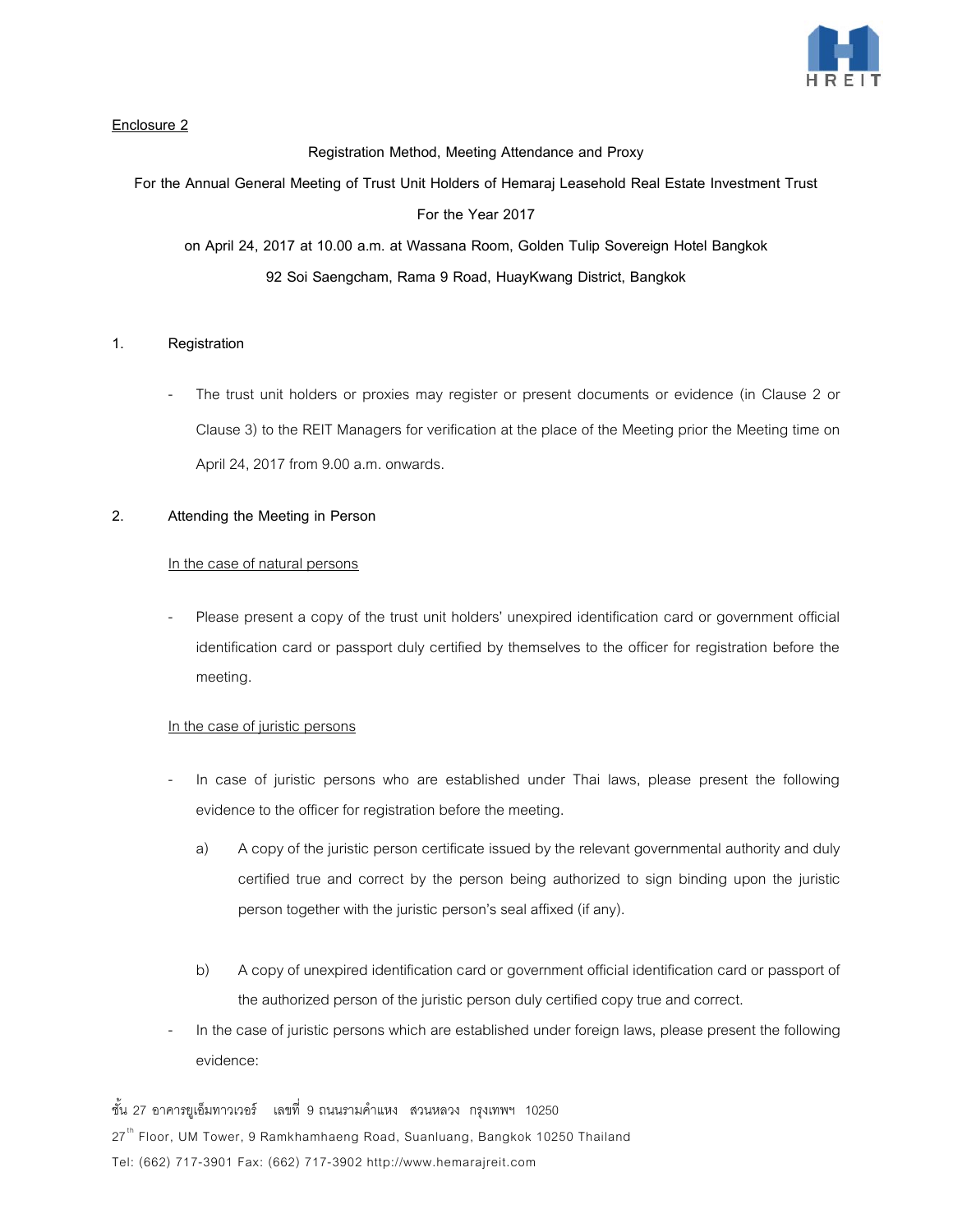

- ก) A copy of the juristic person certificate issued by the governmental authority of the country where such juristic person is situated and duly certified true and correct by the person being authorized to sign binding upon the juristic person together with the juristic person's seal affixed (if any).
- ข) A copy of unexpired identification card or government official identification card or passport of the authorized person of the juristic person duly certified copy true and correct.
- As for juristic person which are established under foreign laws, if the original documents are not in English, an English translation of such documents duly certified true translation by the person being authorized to sign binding upon the juristic person.

## **3. Proxy**

The trust unit holders who would like to appoint other persons to be their proxy to attend and vote shall give proxies to nature persons. The Company will deem the casting votes of the trust unit holders' proxy holders as the casting vote of total trust units of such trust unit holders, or as the casting vote of total voting rights of such trust unit holders, as the case may be.

#### **Documents to be used for Proxy**

- (1) In case of the trust unit holders (Grantor) are natural persons, the proxy holders shall present and submit the following documents:
	- Proxy forms duly signed by the grantor and the proxy and affixed with Bath 20 stamps.
	- A copy of identification card or government official identification card or passport of grantors (in case of foreign grantors) duly certified true and correct by the grantors.
	- A copy of identification card or government official identification card or passport of proxy holders (in case of foreign grantors) duly certified true and correct by the proxy holders.

ชั้น 27 อาคารยูเอ็มทาวเวอร์ เลขที่ 9 ถนนรามคําแหง สวนหลวง กรุงเทพฯ 10250 27<sup>th</sup> Floor, UM Tower, 9 Ramkhamhaeng Road, Suanluang, Bangkok 10250 Thailand Tel: (662) 717-3901 Fax: (662) 717-3902 http://www.hemarajreit.com